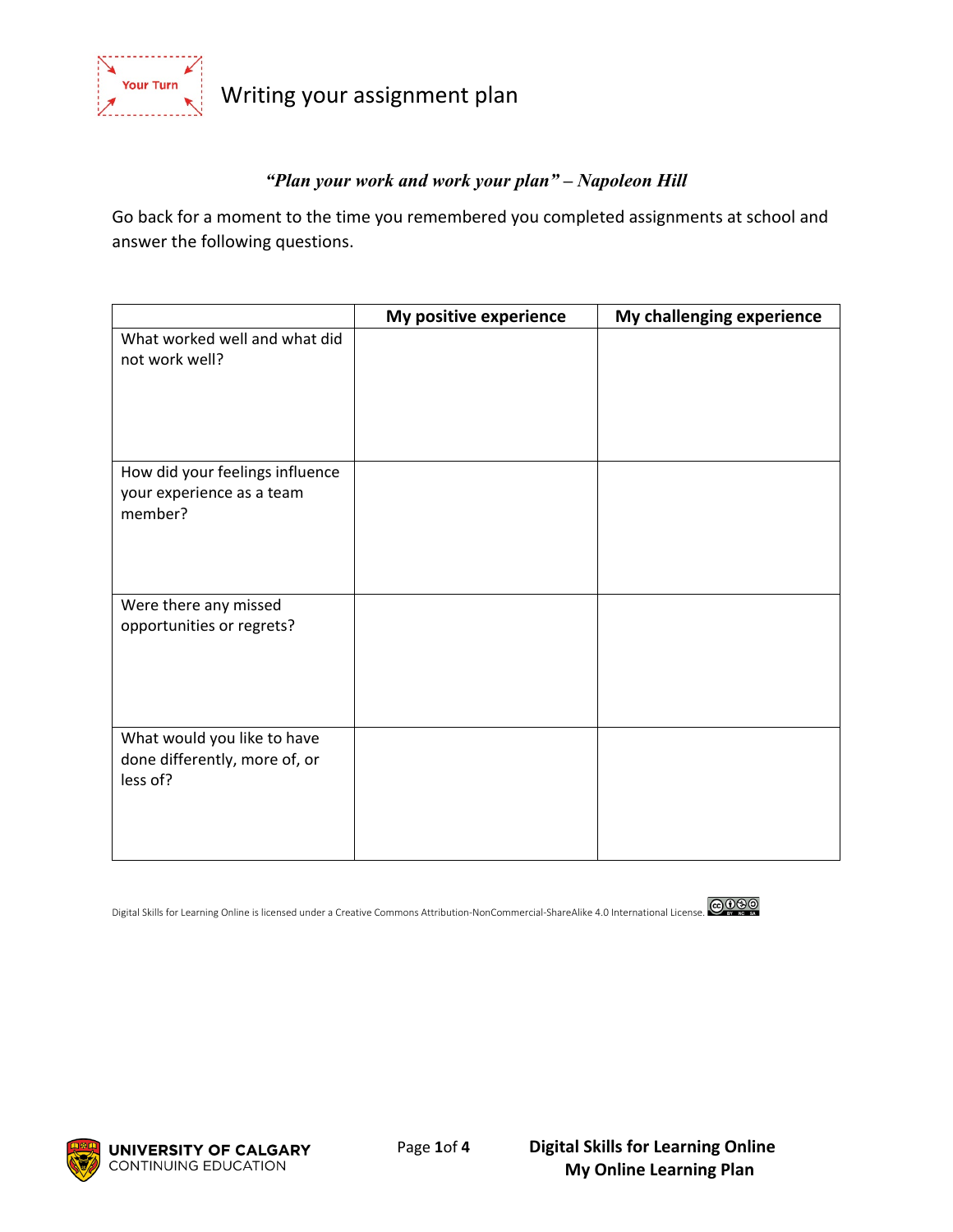Second, imagine you have to complete one individual assignment which is due on week three of your course and one team assignment you need to submit on week 8. Both assignments are written essays.

Apply your new knowledge to write a plan for these two hypothetical course assignments.

For team assignments you still will have to do some independent work on the assignment to be ready to be the best teammate you can be. Use the checklists provided as a guide when setting out what will you do first, second, etc.

#### **My Assignment Plan: The Big Picture**

How will I get organized to complete both assignments?

| STEP 1            |  |
|-------------------|--|
| STEP <sub>2</sub> |  |
| STEP 3            |  |
| STEP 4            |  |
| STEP <sub>5</sub> |  |

(write as many steps as you need)

Digital Skills for Learning Online is licensed under a Creative Commons Attribution-NonCommercial-ShareAlike 4.0 International License.





 Page **2**of **4 Digital Skills for Learning Online My Online Learning Plan**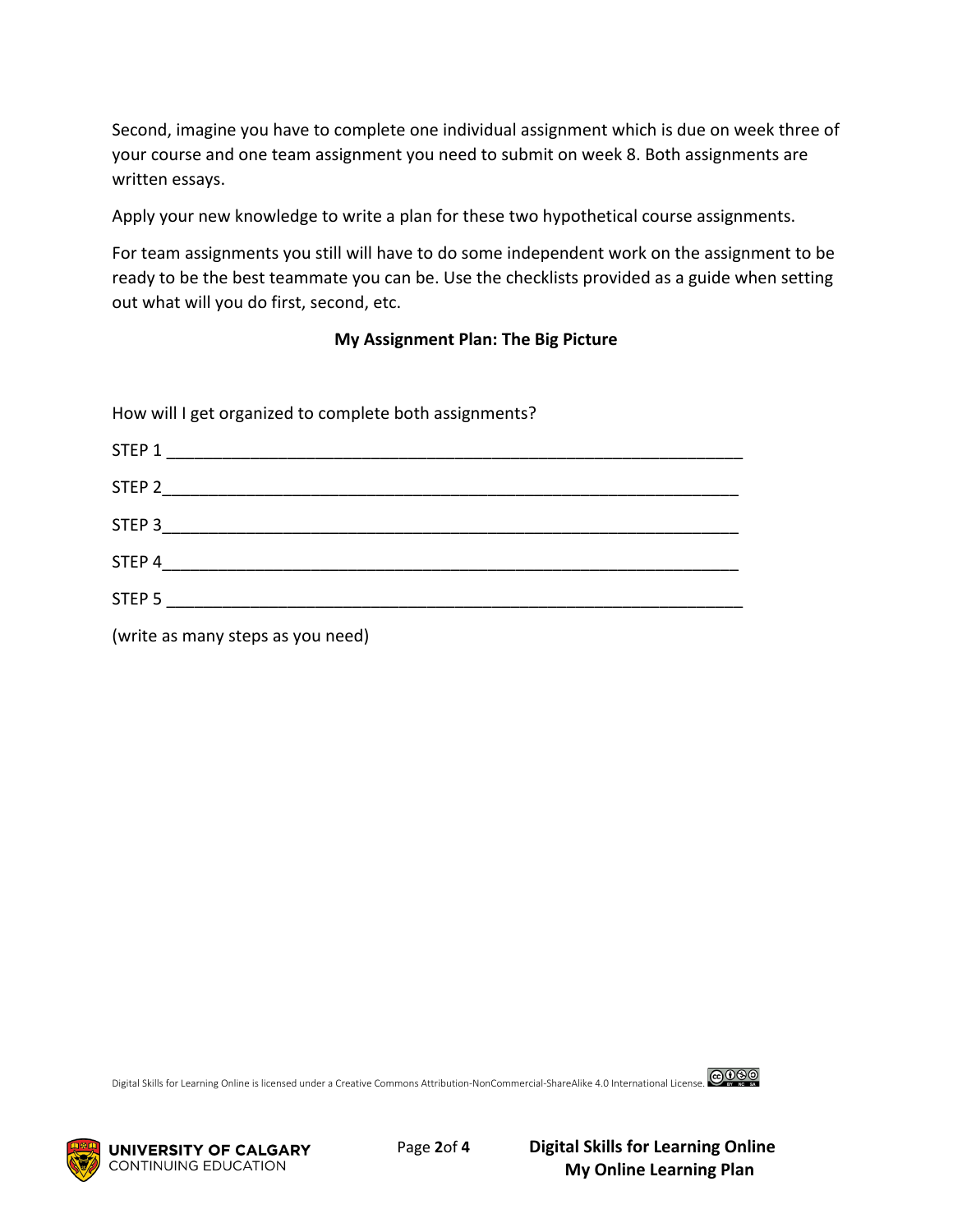### **My Assignment #1 Plan**

How will I get organized to complete the individual assignment?

| STEP 1            |  |  |
|-------------------|--|--|
| STEP 2            |  |  |
| STEP 3            |  |  |
| STEP 4            |  |  |
| STEP <sub>5</sub> |  |  |
|                   |  |  |

(write as many steps as you need)

#### **My Assignment #2 Plan**

How will I get organized to complete the assignment with my team members?

| STEP 1                            |  |
|-----------------------------------|--|
| STEP 2                            |  |
| STEP 3                            |  |
| STEP 4                            |  |
| STEP 5                            |  |
| (write as many steps as you need) |  |

Digital Skills for Learning Online is licensed under a Creative Commons Attribution-NonCommercial-ShareAlike 4.0 International License. @099